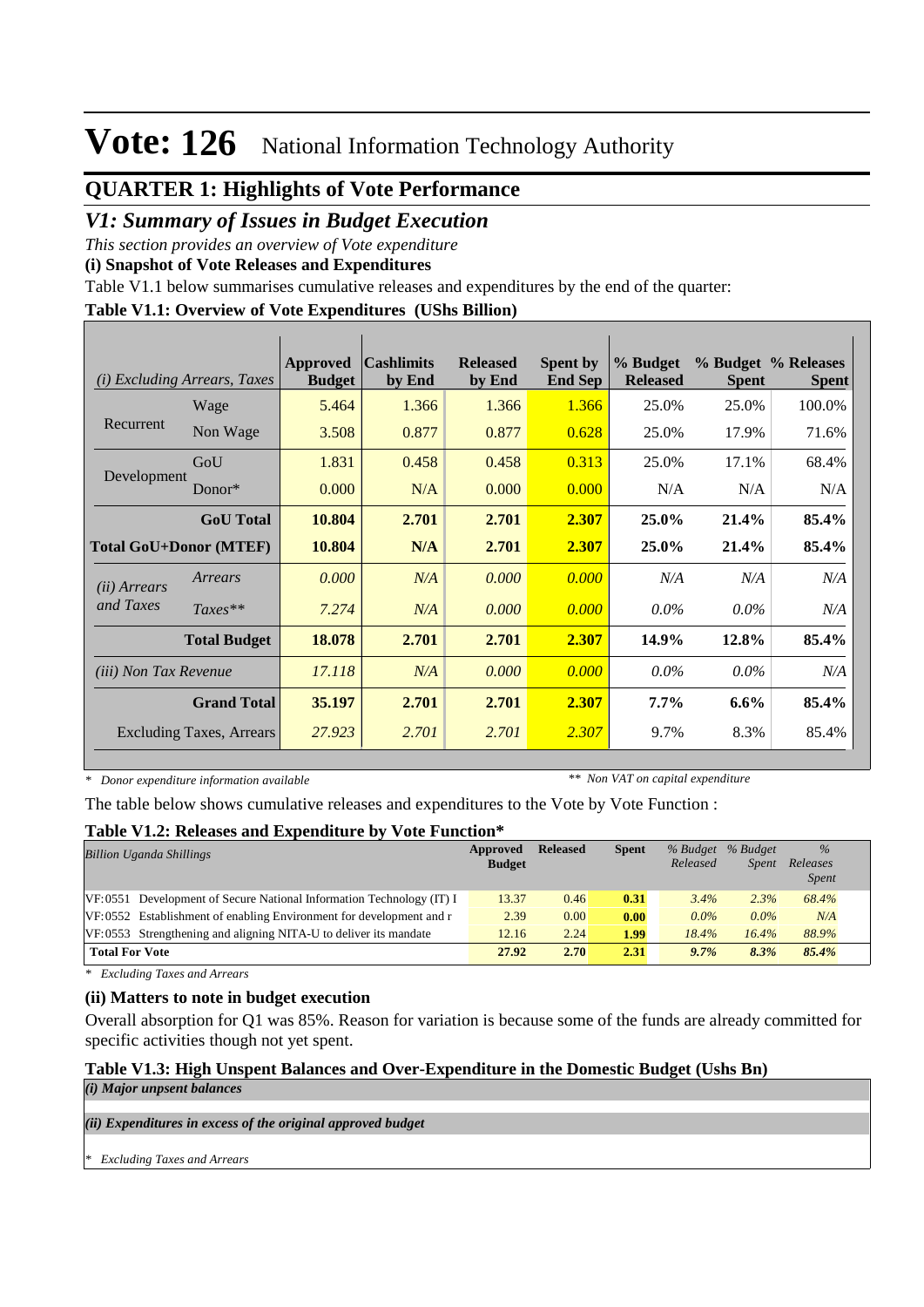## **QUARTER 1: Highlights of Vote Performance**

### *V2: Performance Highlights*

*This section provides highlights of output performance, focusing on key outputs and actions impelemented to improve section performance.*

### **Table V2.1: Key Vote Output Indicators and Expenditures\***

| Vote, Vote Function<br><b>Key Output</b>                               | <b>Approved Budget and</b><br><b>Planned outputs</b>                                                                                                                                                                                                                                                                                                                                                                        | <b>Cumulative Expenditure</b><br>and Performance                                                                                                                                                                                                                                      | <b>Status and Reasons for any</b><br><b>Variation from Plans</b> |
|------------------------------------------------------------------------|-----------------------------------------------------------------------------------------------------------------------------------------------------------------------------------------------------------------------------------------------------------------------------------------------------------------------------------------------------------------------------------------------------------------------------|---------------------------------------------------------------------------------------------------------------------------------------------------------------------------------------------------------------------------------------------------------------------------------------|------------------------------------------------------------------|
|                                                                        |                                                                                                                                                                                                                                                                                                                                                                                                                             | Vote Function: 0551 Development of Secure National Information Technology (IT) Infrastructure and e-Government                                                                                                                                                                        |                                                                  |
| services                                                               |                                                                                                                                                                                                                                                                                                                                                                                                                             |                                                                                                                                                                                                                                                                                       |                                                                  |
| <b>Output: 055101</b>                                                  |                                                                                                                                                                                                                                                                                                                                                                                                                             | A Rationalized and Intergrated national IT infrastructure and Systems                                                                                                                                                                                                                 |                                                                  |
|                                                                        | bandwidth for MDAs undertaken MDAs these are; Inspector<br>(ii) Consolidation of software<br>licences undertaken                                                                                                                                                                                                                                                                                                            | Description of Performance: (i) Bulk procurement of internet Band width delivered to five (5) N/A<br>General of Government (IGG),<br>Law reform Centre, External<br>Security Organisation (ESO),<br>Auditor General (AG)<br>Directorate of Ethics and<br>Integrity and Uganda Prisons |                                                                  |
| Performance Indicators:                                                |                                                                                                                                                                                                                                                                                                                                                                                                                             |                                                                                                                                                                                                                                                                                       |                                                                  |
| No. of rationalization<br>recommendations of IT<br>systems implemented |                                                                                                                                                                                                                                                                                                                                                                                                                             | 2<br>1                                                                                                                                                                                                                                                                                |                                                                  |
| <b>Output Cost:</b>                                                    | UShs Bn:<br>7.086                                                                                                                                                                                                                                                                                                                                                                                                           | UShs Bn:                                                                                                                                                                                                                                                                              | 2.9%<br>0.206 % Budget Spent:                                    |
| <b>Output: 055104</b>                                                  | developed and promoted                                                                                                                                                                                                                                                                                                                                                                                                      | <b>Information Technology Enabled Services/Business Process Outsourcing (ITES/BPO) industry</b>                                                                                                                                                                                       |                                                                  |
|                                                                        | (ii) Unified Messaging $&$<br>Collaboration System (UMCS)<br>rolled out to one MDA<br>(ii) Support to BPO Call Center<br>provided<br>(iii) e-Government Master Plan<br>implemented                                                                                                                                                                                                                                          | installations conducted                                                                                                                                                                                                                                                               |                                                                  |
| Performance Indicators:                                                |                                                                                                                                                                                                                                                                                                                                                                                                                             |                                                                                                                                                                                                                                                                                       |                                                                  |
| No. of MDAs operating<br>VOIP and UMCS                                 |                                                                                                                                                                                                                                                                                                                                                                                                                             | 3<br>3                                                                                                                                                                                                                                                                                |                                                                  |
| <b>Output Cost:</b>                                                    | UShs Bn:<br>0.473                                                                                                                                                                                                                                                                                                                                                                                                           | UShs Bn:<br>0.041                                                                                                                                                                                                                                                                     | 8.8%<br>% Budget Spent:                                          |
| <b>Vote Function Cost</b>                                              | <b>UShs Bn:</b>                                                                                                                                                                                                                                                                                                                                                                                                             | 13.370 UShs Bn:<br>0.313                                                                                                                                                                                                                                                              | 2.3%<br>% Budget Spent:                                          |
|                                                                        |                                                                                                                                                                                                                                                                                                                                                                                                                             | Vote Function: 0552 Establishment of enabling Environment for development and regulation of IT in the country                                                                                                                                                                         |                                                                  |
| <b>Vote Function Cost</b>                                              | <b>UShs Bn:</b>                                                                                                                                                                                                                                                                                                                                                                                                             | 2.389 UShs Bn:<br>0.000                                                                                                                                                                                                                                                               | $0.0\%$<br>% Budget Spent:                                       |
|                                                                        | Vote Function: 0553 Strengthening and aligning NITA-U to deliver its mandate                                                                                                                                                                                                                                                                                                                                                |                                                                                                                                                                                                                                                                                       |                                                                  |
| <b>Output: 055301</b>                                                  | Strengthened and aligned NITA-U to deliver its mandate                                                                                                                                                                                                                                                                                                                                                                      |                                                                                                                                                                                                                                                                                       |                                                                  |
|                                                                        | Description of Performance: (i) Preparatory activities of the<br>Namanve ICT Hub (land<br>acquisition, surveys and<br>architectutal design) completed<br>ii) Internal operation procedures was updated to incorporate<br>and processes documented,<br>integrated and automated.<br>(i) Staff salaries and other<br>remuneratins timely proccessed<br>to ensure retention of skilled,<br>healthy and productive<br>workforce | (i) Procurement for a firm to<br>conduct the IT Parks feasibility<br>study on-going<br>(ii) The Procurement manual<br>PPDA changes.                                                                                                                                                   |                                                                  |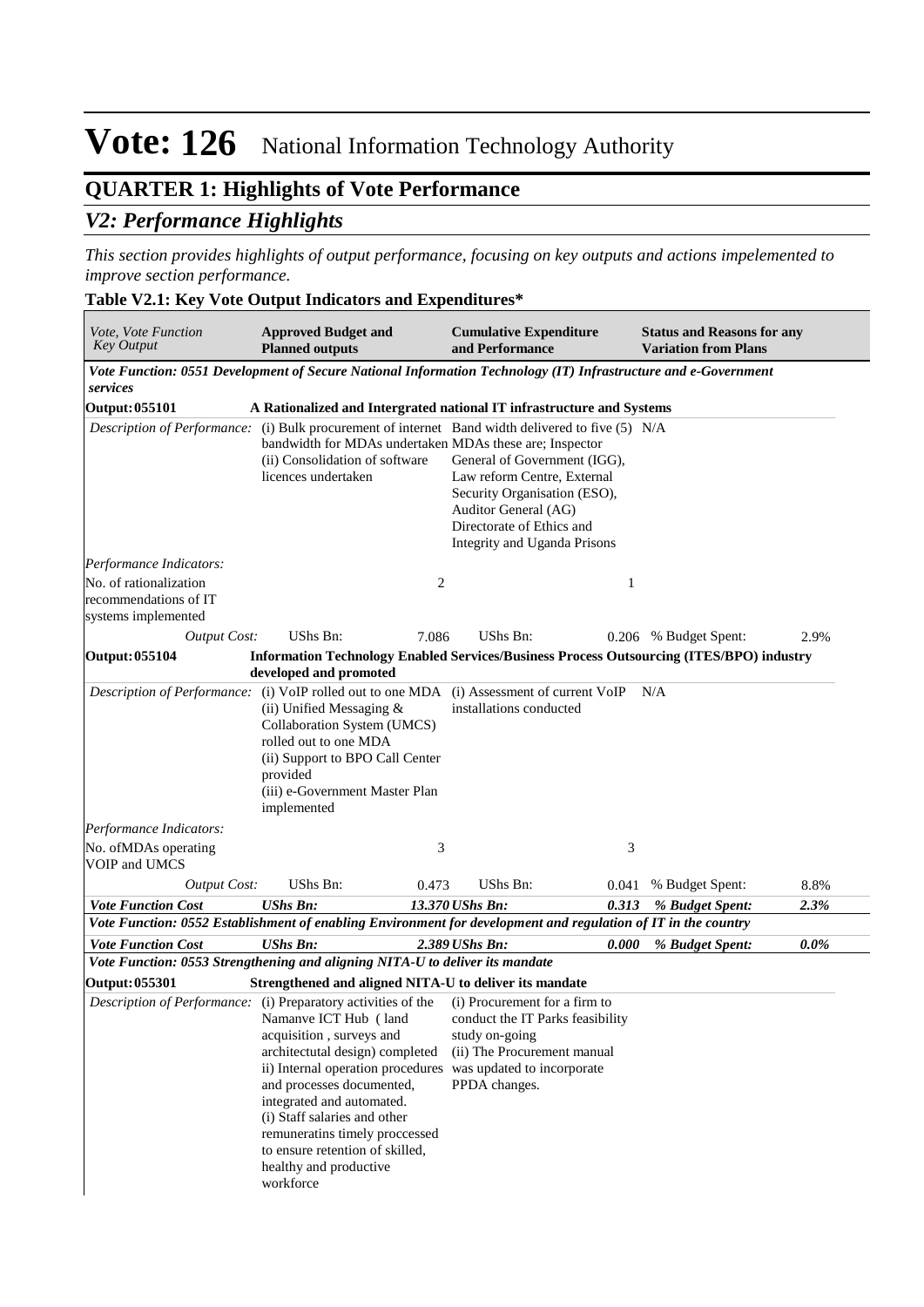## **QUARTER 1: Highlights of Vote Performance**

| <i>Vote, Vote Function</i><br>Key Output | <b>Approved Budget and</b><br><b>Planned outputs</b> | <b>Cumulative Expenditure</b><br>and Performance | <b>Status and Reasons for any</b><br><b>Variation from Plans</b> |  |  |  |
|------------------------------------------|------------------------------------------------------|--------------------------------------------------|------------------------------------------------------------------|--|--|--|
| Output Cost:                             | UShs Bn:                                             | UShs Bn:<br>12.163                               | 1.994 % Budget Spent:<br>16.4%                                   |  |  |  |
| <b>Vote Function Cost</b>                | <b>UShs Bn:</b>                                      | 12.163 UShs Bn:                                  | % Budget Spent:<br>16.4%<br>1.994                                |  |  |  |
| <b>Cost of Vote Services:</b>            | UShs $B_n$ :                                         | $27.923$ UShs Bn:                                | % Budget Spent:<br>2.307<br>$8.3\%$                              |  |  |  |

*\* Excluding Taxes and Arrears*

#### N/A

### **Table V2.2: Implementing Actions to Improve Vote Performance**

| <b>Planned Actions:</b>                                                                                                                                                                                                               | <b>Actual Actions:</b>                                                                                                                                                                                                   | <b>Reasons for Variation</b> |
|---------------------------------------------------------------------------------------------------------------------------------------------------------------------------------------------------------------------------------------|--------------------------------------------------------------------------------------------------------------------------------------------------------------------------------------------------------------------------|------------------------------|
| Vote: 126 National Information Technology Authority                                                                                                                                                                                   |                                                                                                                                                                                                                          |                              |
|                                                                                                                                                                                                                                       | Vote Function: 05 51 Development of Secure National Information Technology (IT) Infrastructure and e-Government services                                                                                                 |                              |
| (i) Implementation of the Rationalization<br>strategy for IT initiatives<br>(ii) Roll out the National IT project<br>management methodology to MDAs                                                                                   | (i) Rationalization strategy is being<br>implemented. 27 MDAs now use the<br>NBI as their primary vehicle for voice<br>and data<br>(ii) IT project management methodology<br>finalized and 4MDAs have been<br>sensitized | N/A                          |
|                                                                                                                                                                                                                                       | Vote Function: 05 52 Establishment of enabling Environment for development and regulation of IT in the country                                                                                                           |                              |
| (i) Further awareness creation on cyber<br>laws<br>(ii) Sensitization on IT standards<br>(iii) conduct inspection and audit                                                                                                           | (i) Sensitization on IT Standards<br>conducted and 15MDAs were identified<br>to assess their compliance to structured<br>cabling standards                                                                               | N/A                          |
| Vote Function: 05.53 Strengthening and aligning NITA-U to deliver its mandate                                                                                                                                                         |                                                                                                                                                                                                                          |                              |
|                                                                                                                                                                                                                                       | N/A                                                                                                                                                                                                                      | N/A                          |
| (ii) Establish other operational systems<br>such as ERP<br>(iii) Ensure staff training and capacity<br>building                                                                                                                       | N/A                                                                                                                                                                                                                      | N/A                          |
| Vote: 126 National Information Technology Authority                                                                                                                                                                                   |                                                                                                                                                                                                                          |                              |
|                                                                                                                                                                                                                                       | Vote Function: 05 51 Development of Secure National Information Technology (IT) Infrastructure and e-Government services                                                                                                 |                              |
| $($ i) Create mass awareness on the use of e- Training materials for sensitization on<br>government services to MDAs and<br>general public<br>(ii) Capacity building of Ugandans in use<br>of IT service and e-government application | on-line communiction tools have been<br>developed. Training sessions to<br>commence in Quarter 2                                                                                                                         | N/A                          |
|                                                                                                                                                                                                                                       | Vote Function: 05.52 Establishment of enabling Environment for development and regulation of IT in the country                                                                                                           |                              |
|                                                                                                                                                                                                                                       | N/A                                                                                                                                                                                                                      | N/A                          |
| Vote: 126 National Information Technology Authority                                                                                                                                                                                   |                                                                                                                                                                                                                          |                              |
|                                                                                                                                                                                                                                       | Vote Function: 05 51 Development of Secure National Information Technology (IT) Infrastructure and e-Government services                                                                                                 |                              |
| (i) Implementation of NBI Phase III<br>including Masaka -Mutukula, which<br>provides an alternative route to the sea<br>cables.<br>(ii) Implementation of lastmile solutions                                                          | (i) Preparatory activities for phase III<br>are on-going<br>(ii) Firm to undertake feasibility study<br>for lastmile has been procured                                                                                   | N/A                          |
|                                                                                                                                                                                                                                       | Vote Function: 05 52 Establishment of enabling Environment for development and regulation of IT in the country                                                                                                           |                              |
| (i) Ensure that an national IT capacity<br>building action plan is in place and<br>implemented<br>(ii) Accreditation and certification of IT                                                                                          | (i) Certification and Accreditation<br>framework developed                                                                                                                                                               | N/A                          |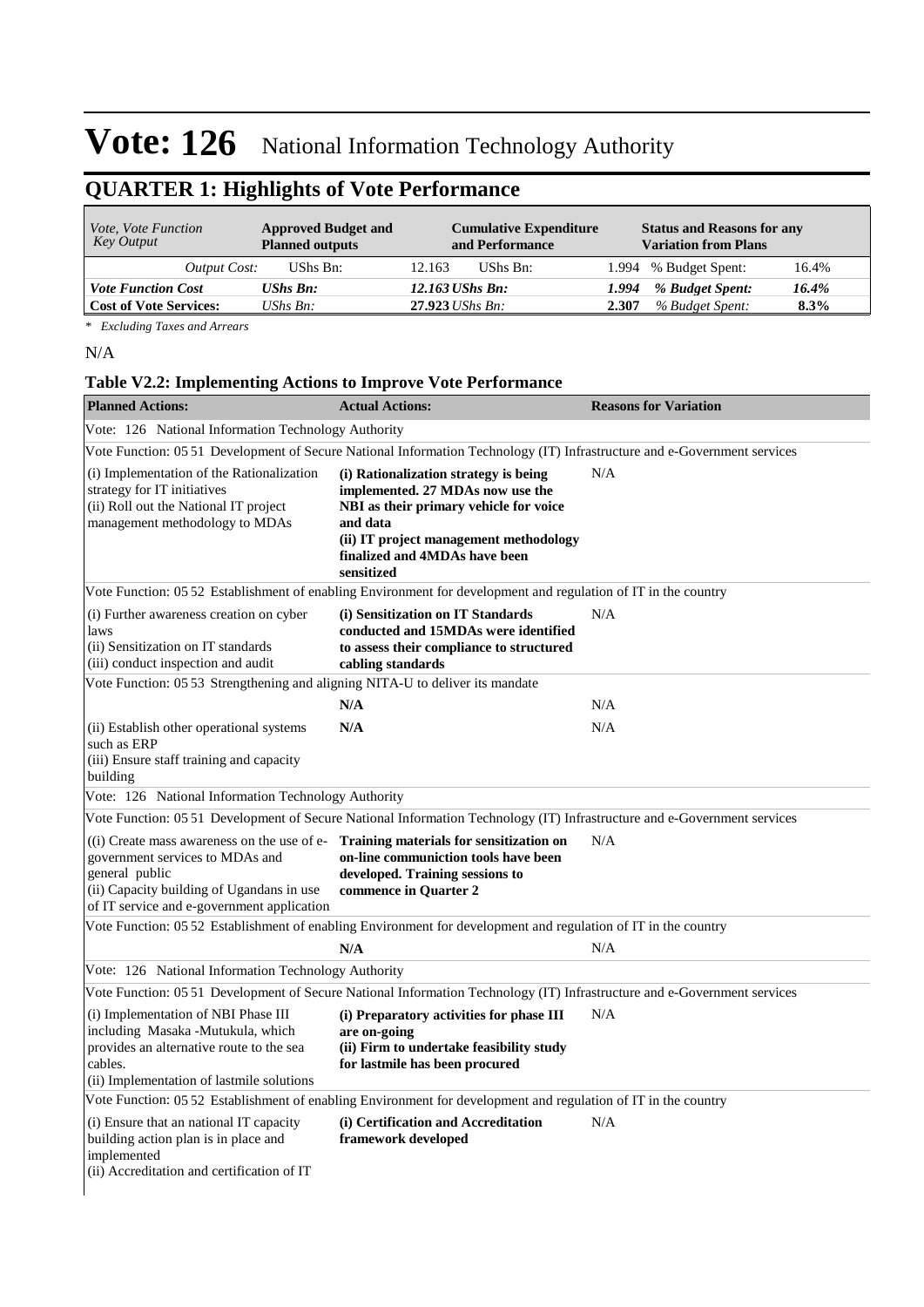## **QUARTER 1: Highlights of Vote Performance**

| <b>Planned Actions:</b>                                                       | <b>Actual Actions:</b> | <b>Reasons for Variation</b> |  |  |  |  |
|-------------------------------------------------------------------------------|------------------------|------------------------------|--|--|--|--|
| training institutions and IT professionals                                    |                        |                              |  |  |  |  |
| Vote Function: 05 53 Strengthening and aligning NITA-U to deliver its mandate |                        |                              |  |  |  |  |
|                                                                               | N/A                    | N/A                          |  |  |  |  |

### *V3: Details of Releases and Expenditure*

*This section provides a comprehensive summary of the outputs delivered by the Vote and further details of Vote expenditures by Vote Function and Expenditure Item.*

### **Table V3.1: GoU Releases and Expenditure by Output\***

| <b>Billion Uganda Shillings</b>                                      | Approved<br><b>Budget</b> | <b>Released</b> | <b>Spent</b> | $%$ GoU<br><b>Budget</b><br>Released | $%$ GoU<br><b>Budget</b><br><i>Spent</i> | $%$ GoU<br>Releases<br><i>Spent</i> |
|----------------------------------------------------------------------|---------------------------|-----------------|--------------|--------------------------------------|------------------------------------------|-------------------------------------|
| VF:0551 Development of Secure National Information Technology (      | 1.83                      | 0.46            | 0.31         | 25.0%                                | 17.1%                                    | 68.4%                               |
| Class: Outputs Provided                                              | 1.83                      | 0.46            | 0.31         | 25.0%                                | 17.1%                                    | 68.4%                               |
| 055101 A Rationalized and Intergrated national IT infrastructure and | 1.32                      | 0.33            | 0.21         | 25.1%                                | 15.6%                                    | 62.4%                               |
| <b>Systems</b>                                                       |                           |                 |              |                                      |                                          |                                     |
| 055102 Information Security Championed and Promoted in Uganda        | 0.31                      | 0.08            | 0.07         | 26.7%                                | 21.6%                                    | 80.9%                               |
| 055104 Information Technology Enabled Services/Business Process      | 0.21                      | 0.05            | 0.04         | 22.2%                                | 19.7%                                    | 88.8%                               |
| Outsourcing (ITES/BPO) industry developed and promoted               |                           |                 |              |                                      |                                          |                                     |
| VF:0553 Strengthening and aligning NITA-U to deliver its mandate     | 8.97                      | 2,24            | 1.99         | 25.0%                                | 22.2%                                    | 88.9%                               |
| Class: Outputs Provided                                              | 8.97                      | 2.24            | 1.99         | $25.0\%$                             | 22.2%                                    | 88.9%                               |
| 055301 Strengthened and aligned NITA-U to deliver its mandate        | 8.97                      | 2.24            | 1.99         | 25.0%                                | 22.2%                                    | 88.9%                               |
| <b>Total For Vote</b>                                                | 10.80                     | 2.70            | 2.31         | $25.0\%$                             | 21.4%                                    | 85.4%                               |

*\* Excluding Taxes and Arrears*

### **Table V3.2: 2014/15 GoU Expenditure by Item**

| <b>Billion Uganda Shillings</b>                          | <b>Approved</b><br><b>Budget</b> | <b>Releases</b> | <b>Expend-</b><br>iture | % Budged<br><b>Released</b> | % Budget<br><b>Spent</b> | %Releases<br><b>Spent</b> |
|----------------------------------------------------------|----------------------------------|-----------------|-------------------------|-----------------------------|--------------------------|---------------------------|
| <b>Output Class: Outputs Provided</b>                    | 10.80                            | 2.70            | 2.31                    | 25.0%                       | 21.4%                    | 85.4%                     |
| 211101 General Staff Salaries                            | 5.46                             | 1.37            | 1.37                    | 25.0%                       | 25.0%                    | 100.0%                    |
| 211103 Allowances                                        | 0.15                             | 0.05            | 0.05                    | 33.3%                       | 33.3%                    | 99.8%                     |
| 212101 Social Security Contributions                     | 0.66                             | 0.22            | 0.22                    | 33.3%                       | 33.3%                    | 100.0%                    |
| 213001 Medical expenses (To employees)                   | 0.14                             | 0.00            | 0.00                    | 0.0%                        | 0.0%                     | N/A                       |
| 213004 Gratuity Expenses                                 | 1.18                             | 0.30            | 0.30                    | 25.5%                       | 25.5%                    | 100.0%                    |
| 221001 Advertising and Public Relations                  | 0.03                             | 0.01            | 0.00                    | 33.3%                       | 12.1%                    | 36.2%                     |
| 221002 Workshops and Seminars                            | 0.03                             | 0.01            | 0.01                    | 33.3%                       | 32.1%                    | 96.2%                     |
| 221007 Books, Periodicals & Newspapers                   | 0.01                             | 0.00            | 0.00                    | 33.3%                       | 9.9%                     | 29.8%                     |
| 221008 Computer supplies and Information Technology (IT) | 0.81                             | 0.17            | 0.07                    | 20.6%                       | 8.2%                     | 40.0%                     |
| 221009 Welfare and Entertainment                         | 0.07                             | 0.02            | 0.02                    | 33.3%                       | 33.2%                    | 99.7%                     |
| 221011 Printing, Stationery, Photocopying and Binding    | 0.09                             | 0.02            | 0.02                    | 26.4%                       | 23.2%                    | 88.0%                     |
| 221017 Subscriptions                                     | 0.13                             | 0.03            | 0.02                    | 22.6%                       | 16.6%                    | 73.5%                     |
| 222001 Telecommunications                                | 0.12                             | 0.04            | 0.02                    | 31.4%                       | 19.9%                    | 63.4%                     |
| 222003 Information and communications technology (ICT)   | 0.18                             | 0.04            | 0.03                    | 22.2%                       | 19.3%                    | 87.0%                     |
| 223003 Rent – (Produced Assets) to private entities      | 1.10                             | 0.24            | 0.00                    | 22.1%                       | 0.0%                     | 0.0%                      |
| 223004 Guard and Security services                       | 0.11                             | 0.04            | 0.03                    | 33.2%                       | 24.9%                    | 75.1%                     |
| 223005 Electricity                                       | 0.10                             | 0.03            | 0.03                    | 33.3%                       | 33.3%                    | 100.0%                    |
| 223006 Water                                             | 0.01                             | 0.00            | 0.00                    | 33.3%                       | 24.4%                    | 73.2%                     |
| 225001 Consultancy Services- Short term                  | 0.11                             | 0.04            | 0.04                    | 33.3%                       | 33.1%                    | 99.3%                     |
| 226001 Insurances                                        | 0.01                             | 0.00            | 0.00                    | 0.0%                        | 0.0%                     | N/A                       |
| 227001 Travel inland                                     | 0.08                             | 0.03            | 0.03                    | 33.3%                       | 33.3%                    | 100.0%                    |
| 227002 Travel abroad                                     | 0.04                             | 0.01            | 0.01                    | 33.2%                       | 33.0%                    | 99.5%                     |
| 227004 Fuel, Lubricants and Oils                         | 0.10                             | 0.00            | 0.00                    | 0.0%                        | 0.0%                     | N/A                       |